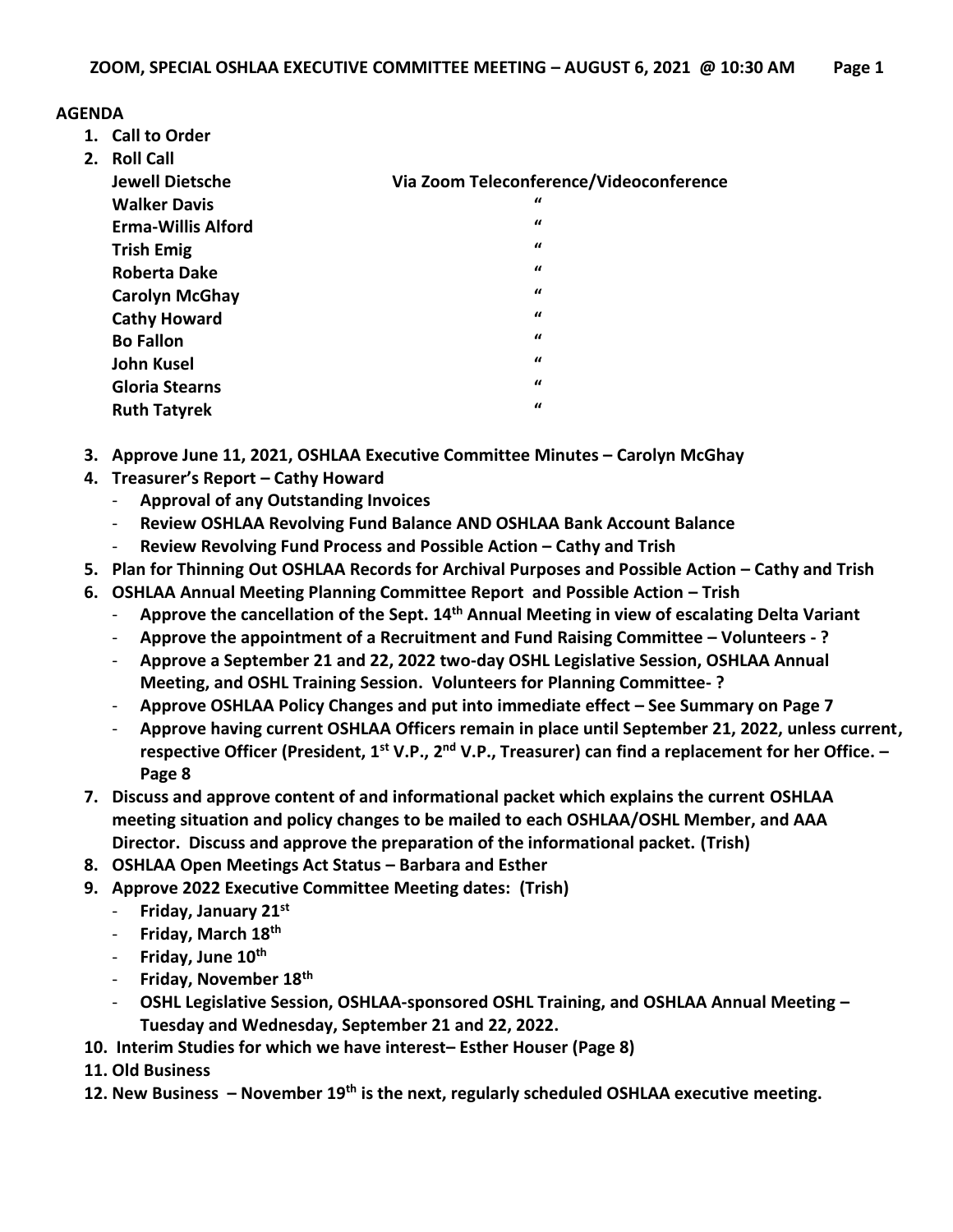# **OKLAHOMA SILVER HAIRED LEGISLATURE ALUMNI ASSOCIATION Page 2 EXECUTIVE COMMITTEE MEETING MINUTES FRIDAY, JUNE 11, 2021 NOON TO 2:30PM**

**DEPARTMENT OF HUMAN SERVICES-ROOMC-47-SEQUAOYAH BUILDING AT 2400 N LINCOLN BLVD IN OKC 73111**

- **1. Meeting Called to Order: By Trish Emig, President at 12:30pm.**
- **2. Roll Call: Members Present Walker Davis**

**Bill Hickson Trish Emig Roberta Dake Carolyn McGhay Cathy Howard Bo Fallon Ruth Tatyrek** *"Quorum Declared"*

**Also, Present: Esther Houser, OSHL Legislative Liaison, Rowena Scott-Johnson, Charolete Davis, Joyce Grimes, and Barbara Gwinn and Miranda Kieffer, Community Living-Aging and Protective Services (CAP) Members Absent: Jewel Dietsche, Erma-Willis Alford, John Kusel and Gloria Sterns**

- **3. Approval of Minutes - Trish Emig: Minutes of the March 19, 2021, Executive Committee Meeting Approved by motion from Ruth Tatyrek and second from Cathy Howard.**
- **4. Treasurer's Report – Cathy Howard:** 
	- **Approval of Outstanding Invoices: \$250 for Senior Day at the Capital Approved by a motion from Bo Fallon and a second from Ruth Tatyrek. We have not received an invoice.**
	- **Cathy Howard has caught up on the collection of dues and has \$4058.44 in the account. There were no other expenses reported.**
- **5. Nominations Committee Report – Rowena Scott Johnson & Mardi Dixon:**
	- **Rowena would appreciate any ideas on potential candidates for the OSHLAA offices.**
- **6. Ongoing OSHLAA/OSHL Meetings (Executive Committee and OSHLAA Annual Meeting) – Trish Emig:**
	- **We must now meet in person since HB2644, allowing us to have virtual meetings, was not signed by the Governor. Esther and Trish will followup with the House and Senate authors and determine why the bill did not pass the final hurdle, a hearing on the House Floor. We need to attempt passage in 2022.**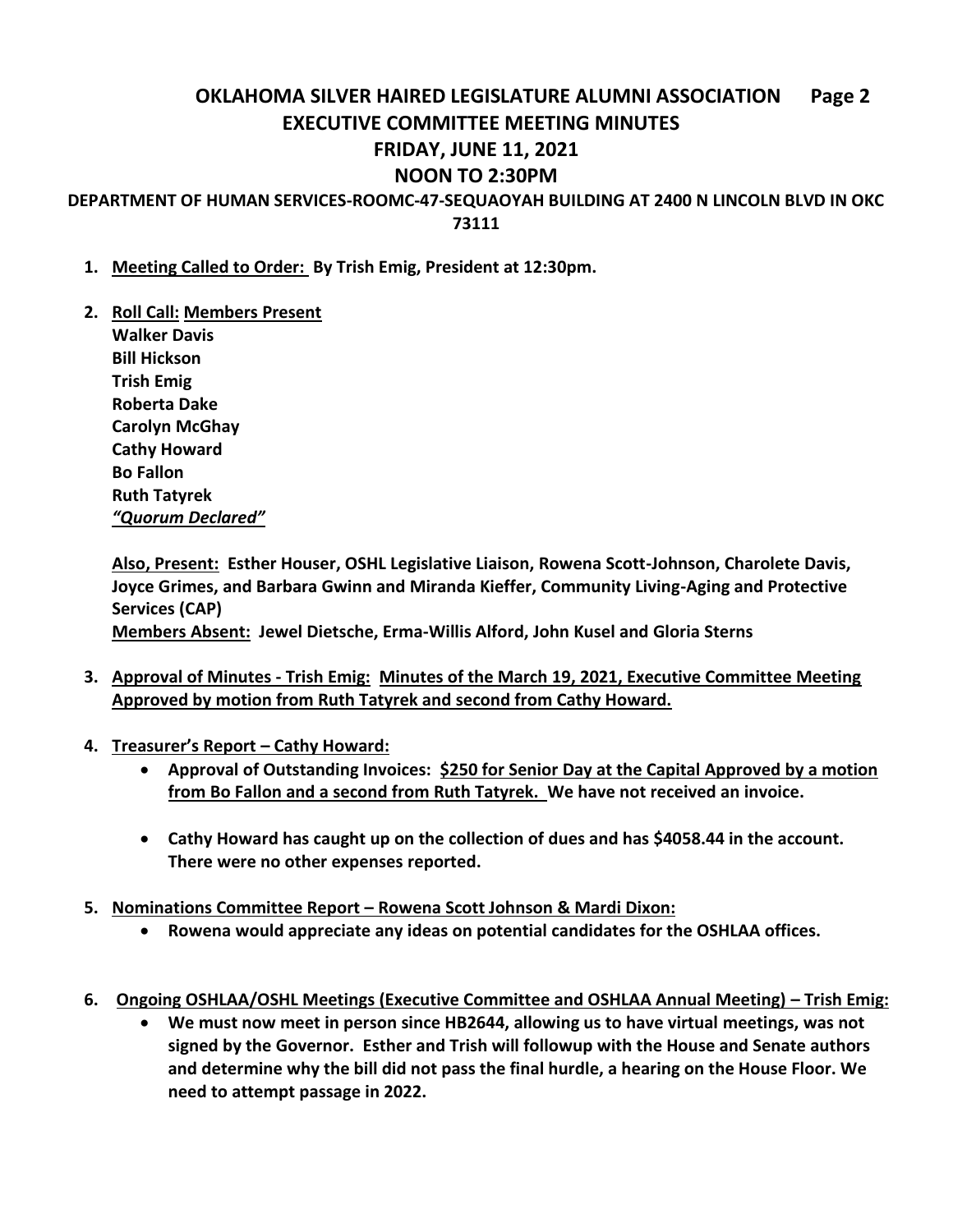- **7. OSHLAA Annual Meeting Report – September 15th – Planning Committee Page 3**
	- **Changing the Date: This will be an only one day meeting. The date change will be either Sept. 14th or Sept. 21st . Approval of Sept. 14th was made with a motion from Cathy Howard and a second from Walker Davis.**
	- **Potential Locations: The Capital is not available this year. Suggestions were the Holiday Inn, the Healthy Living Senior Center for which Claire Nichols is the executive director, Shepherd Mall OSBELTCA board room (for future OSHLAA executive committee meetings) and the Insurance Commission, (also for future OSHLAA executive committee meetings). The Annual Meeting Committee will meet and decide on a location for the Annual Meeting.**
	- **Potential Speakers: Someone with Broadband Width Expansion Council (possibly Roger Neal who sits on the Council and is the COO with the Duncan Hospital). Rep. Tammy West and Community Living -Aging and Protective Services Director, Jeromy Buchanan, will be contacted. Other suggestions were Rep. Nicole Miller, who was the Alzheimer's Association's Legislator of the Year for her Alzheimer's bill. Trish will contact Roger Neal, or a suitable speaker from the Council.**
	- **Catered Lunch: Postponed until we have decided on a specific location.**
	- **Approval for Reimbursement for either Overnight Stay up to \$100, or mileage up to \$100 if the person drives one-way, 100 miles or over. After discussion this was Approved as stated with a motion from Ruth Tatyrek and a second from Bill Hickman.**
	- **Approve Budget of \$4500: The budget was Approved with a motion from Ruth Tatyrek and a second from Walker Davis.**
	- **OSHL Carryover Bills – Esther Houser: OSHLAA bills that may be carried over to 2022 Legislative session that are either dead or dormant:**
		- **SB328 on hearing aid sales tax exemption.**
		- **HB1845 on a requirement to use car headlights when it is raining.**
		- **HB2844 on a sales tax exemption for food (groceries) – approaching author to determine if he would carry a bill for the OSHL for those 60 years of age and older.**
		- **Amend a previous bill that created an elder abuse registry for caregiver perpetrators. The OSHL envisioned the registry would contain prosecutions by DA offices as well as the AG office and be updated, at a minimum, on a quarterly basis.**
		- **The generator bill from 2018 that requires a backup generator in LTCF's.**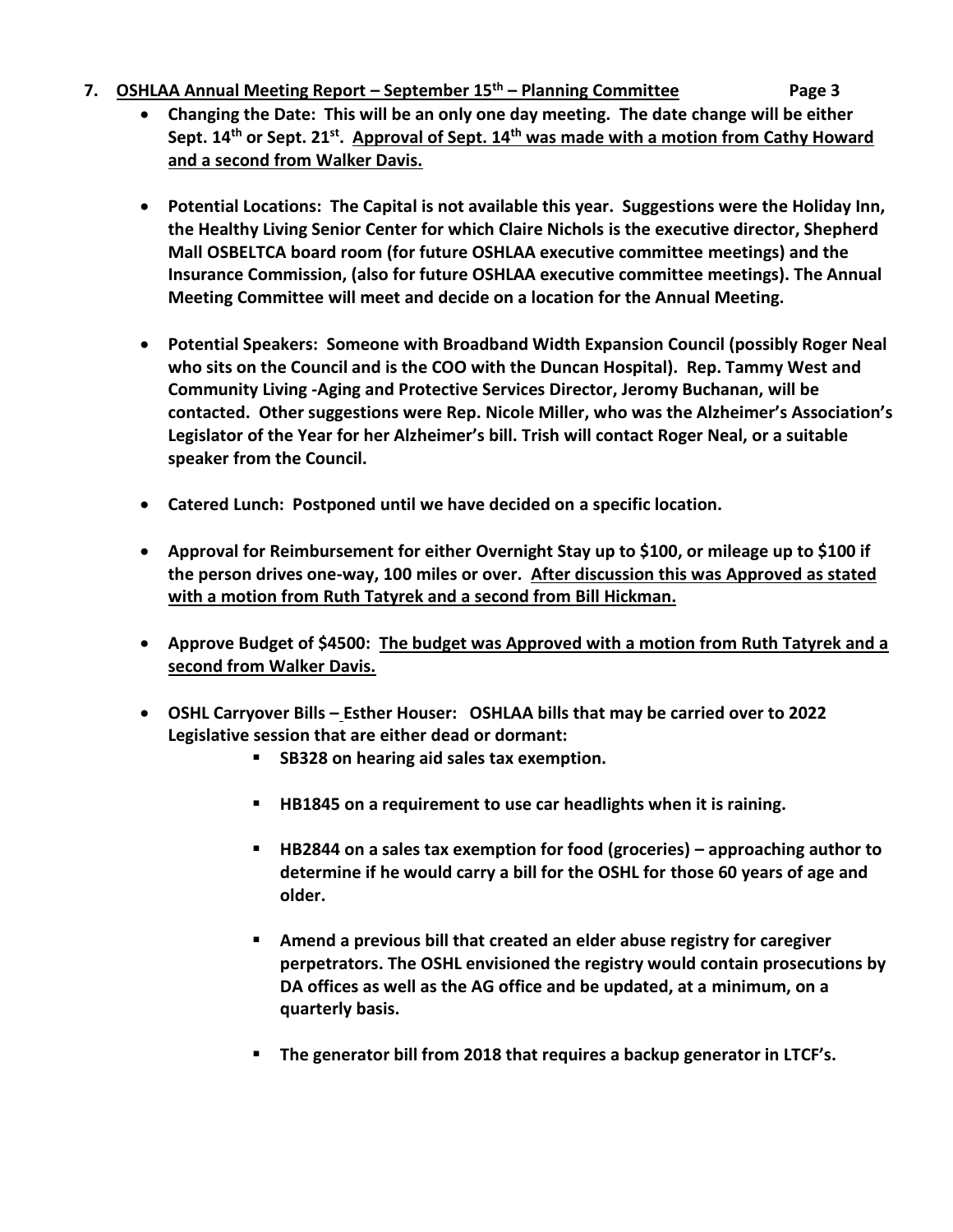- **A bill that created a \$2000 tax credit for caregivers who provided 50% of care to Older Oklahomans 60 years of age or older.**
- o **Bills that passed from the March 3rd OAP Letter:**
	- **HB 1019, was the co-pay reduction for insulin bill for individuals with diabetes, passed and was signed by the Governor. Effective Nov. 1st .**
	- **HB1794, the Alzheimer's disclosure bill, for the first time, requires the Health Dept. to post a disclosure form required by long-term care facilities who advertise as providing special care for persons with dementia or Alzheimer's on Oklahomahealthcare.gov., the specific special care provided by the facilities. The Oklahoma State Department of Health will include review of the disclosed information on their scheduled surveys.**
- o **Durable Power of Attorney, Property and Healthcare:**
	- **HB 2548 deleted sections of Oklahoma Statute that provided the health durable power of attorney language. The SHL-driven Advance Directive's Health Care Proxy is still in effect. It is the opinion of the Aging Advocates that the health durable power of attorney language needs to be reinstated under the former statute to avoid confusion. The Durable Power of Attorney for Health Care form that has been distributed widely throughout the Aging Network allows for more detailed instruction to be provided by the person granting the DPOA power to another person.**
- o **Merit Protection for State Employees:**
	- **HB1146 passed and was signed by the Governor. Over the past few years, the percentage of State employees that have merit protection has dropped to 60%. This bill requires that 90% of each State Agency's employees have Due Process rights in their employment. Protection for employees in certain positions need to be clearly defined in the new Rules which are written to implement the Statute. State employees who serve licensing or complaint investigation functions, or conduct audits or inspections, or who advocate for elders should have due process rights. Trish suggested the OSHLAA write a letter to the Oklahoma Public Employee Association and other concerned entities supporting strong due process protection for State employees whose jobs serve to protect and improve the lives of Older Oklahomans. Approval of the letter passed with a motion by Trish Emig and a second from Roberta Dake. Esther Houser will ensure the information is delivered to the appropriate people.**
- **8. Offer to Provide File Storage – Trish Emig**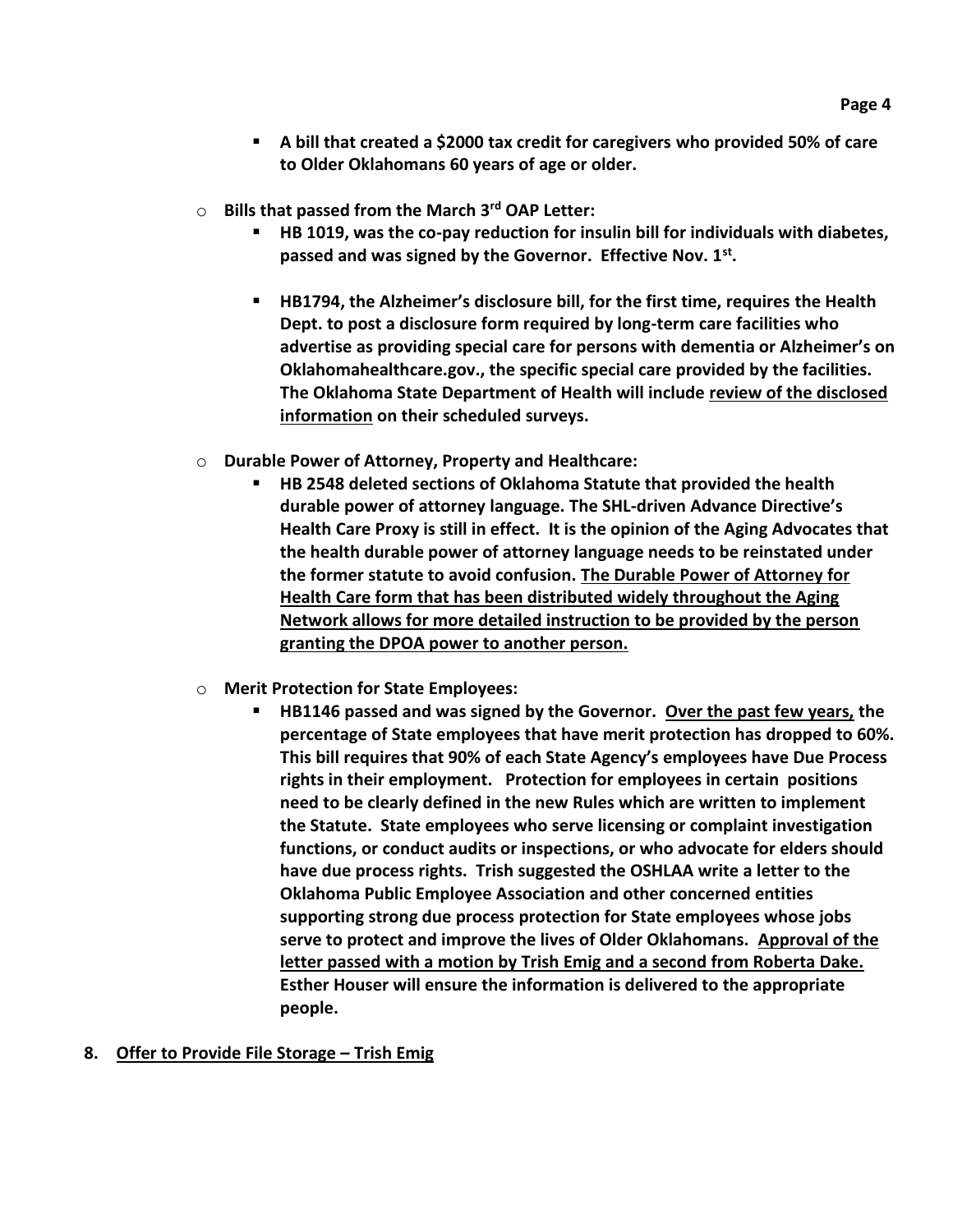• **Community Living – Aging and Protective Services has offered to provide digitization of OSHLAA files. We need two people to reduce the files which currently are stored in Cathy Howard's barn before handing them over to the Community Living-Aging and Protective Page 5**

**Services (CAP). File folder categories must be identified, and documents provided under each category.**

- **9. Discuss and Approve the Community Living-Adult Protective Services Memorandum of Understanding (MOU) – Trish Emig and Barbara Gwinn**
	- **The MOU is between OSHLAA and DHS on what our \$17,500 fund can be spent on. It must be budgeted, and the budget submitted by April 1st of every year because it is State money and follows State Rules and must be approved by the Executive Committee. The budget can be amended and can be changed mid-year. The money is to be used for a tangible thing or service. The MOU was Approved by a motion from Bo Fallon and a second from Bill Hickson.**
- **10. Discuss and Approve the OSHLAA State Fiscal Year Budget for 2021-2022 (July 1, 2021 to June 30, 2022).**
	- **The Budget was Approved with a motion from Bill Hickson and a second from Bo Fallon.**
- **11. Review and Approve Policy Changes and By-Law Changes which will be voted on at the September 15, 2021, OSHLAA Annual Meeting – Trish Emig**
	- **Article III under Membership (page 16): Greatest change is allowing persons under 60 years of age membership status in the respective SHL. These persons must be interested in learning about the legislative process and willing to learn how to advocate for Older Oklahomans. These persons will be appointed by the respective AAA Director and pay the biennial \$15 filing fee. These persons will not have OSHL Legislative Session voting rights as do OSHL Senators, Representatives and Alternates. And these persons cannot propose bills. Article XI under Meetings (page 20): All of the language allowing for OSHLAA meetings to take place using videoconferencing or teleconferencing has been removed. These changes must be approved by the membership at the OSHLAA Annual Meeting.**
- **12. OLD BUSINESS**
	- **NONE**

# **13. NEW BUSINESS**

• **NONE**

# **14. ADJOURNMENT**

• **Trish Emig adjourned the meeting at 2:55pm with a motion from Walker Davis and a second from Bill Hickson.**

**Respectfully Submitted by Carolyn J. McGhay, OSHLAA Secretary**

## **OSHLAA EXECUTIVE COMMITTEE MEETING ROLL CALL VOTE FOR 6/11/2021**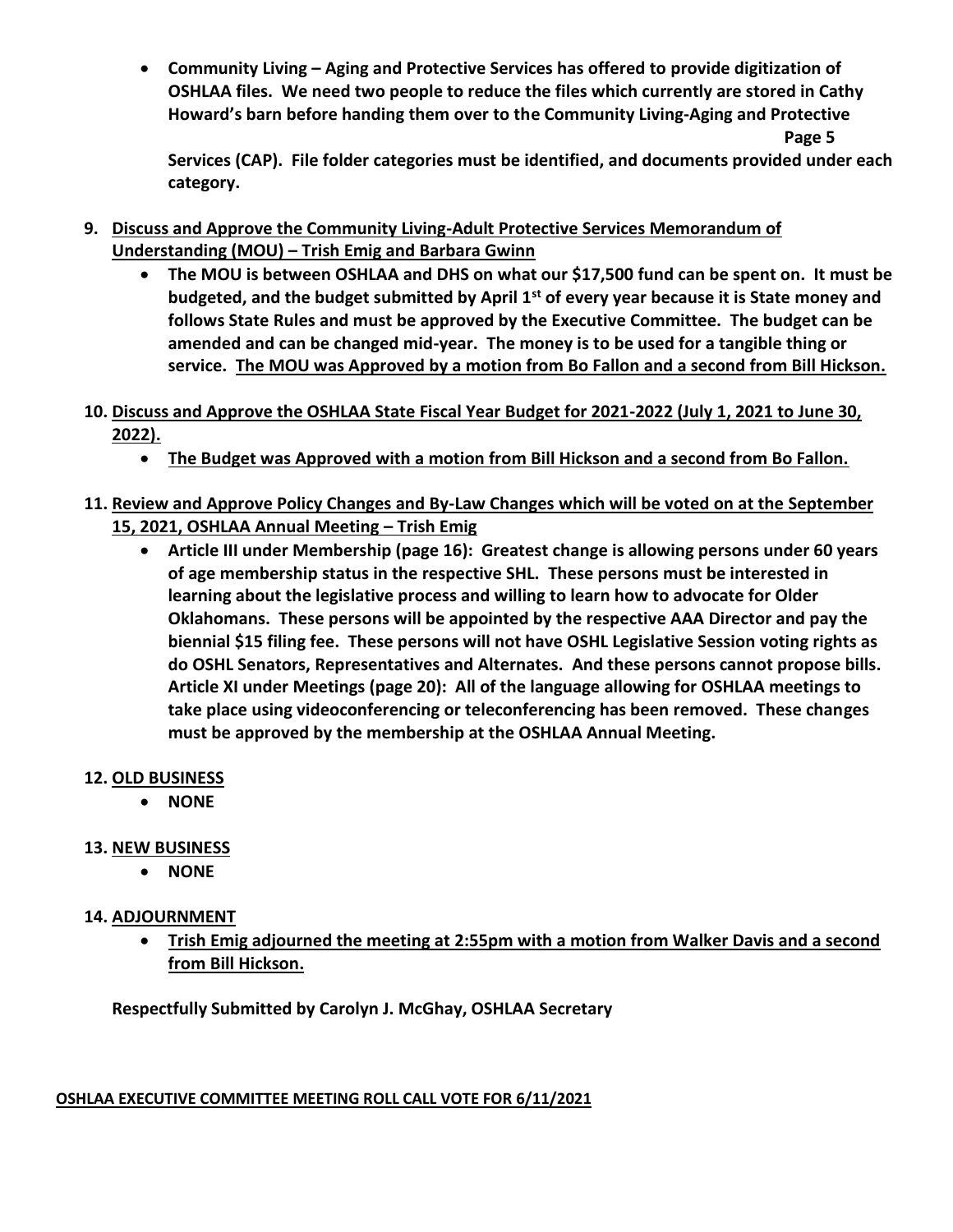| <b>ROLL CALL TOPICS</b> | 1   | 2   | 3 | 4 | 5 | 6 | 7 | 8 | 9 | 10     |
|-------------------------|-----|-----|---|---|---|---|---|---|---|--------|
| <b>WALKER DAVIS</b>     | Υ   | Υ   | Υ | Υ | N | Y | Υ | Y | Υ |        |
|                         |     |     |   |   |   |   |   |   |   | Page 6 |
| <b>BILL HICKSON</b>     | Υ   | Y   | Υ | Υ | Υ | Y | Υ | Υ | Υ |        |
| <b>TRISH EMIG</b>       | Υ   | Y   | Υ | Υ | Υ | Y | Υ | Υ | Y |        |
| <b>CAROLYN MCGHAY</b>   | Y   | Y   | Υ | Y | Υ | Y | Υ | Y | Y |        |
| <b>CATHY HOWARD</b>     | Υ   | Y   | Υ | Υ | Υ | Y | Y | Y | Y |        |
| <b>BO FALLON</b>        | Υ   | Y   | Υ | Y | Υ | Y | Υ | Υ | Y |        |
| <b>RUTH TATYREK</b>     | Y   | Υ   | Υ | Υ | Y | Y | Υ | Y | Y |        |
| <b>ROBERTA DAKE</b>     | N/A | N/A | Υ | Υ | Υ | Y | Υ | Υ | Υ |        |

#### **ROLL CALL VOTE TOPICS**

- **1. ROLL CALL - DETERMINE QUORUM**
- **2. APPROVAL OF THE EXECUTIVE COMMITTEE MINUTES OF MARCH 19, 2021, BY TRISH EMIG**
- **3. APPROVAL TREASURERS'S REPORT – OUTSTANDING BALANCES - \$250 FOR SENIOR DAY @ CAPITAL**
- **4. APPROVAL OF OSHLAA ANNUAL MEETING DATE CHANGE TO SEPT. 14, 2021**
- **5. APPROVAL FOR REIMBURSEMENT FOR MILAGE OR OVERNIGHT STAY UP TO \$100**
- **6. APPROVAL OF OSHLAA ANNUAL MEETING BUDGET OF \$4500**
- **7. APPROVAL OF MOU BETWEEN OSHLAA AND CAP**
- **8. APPROVAL OF OSHLAA STATE FISCAL YEAR BUDGET FOR 2021-22**
- **9. ADJOURNMENT**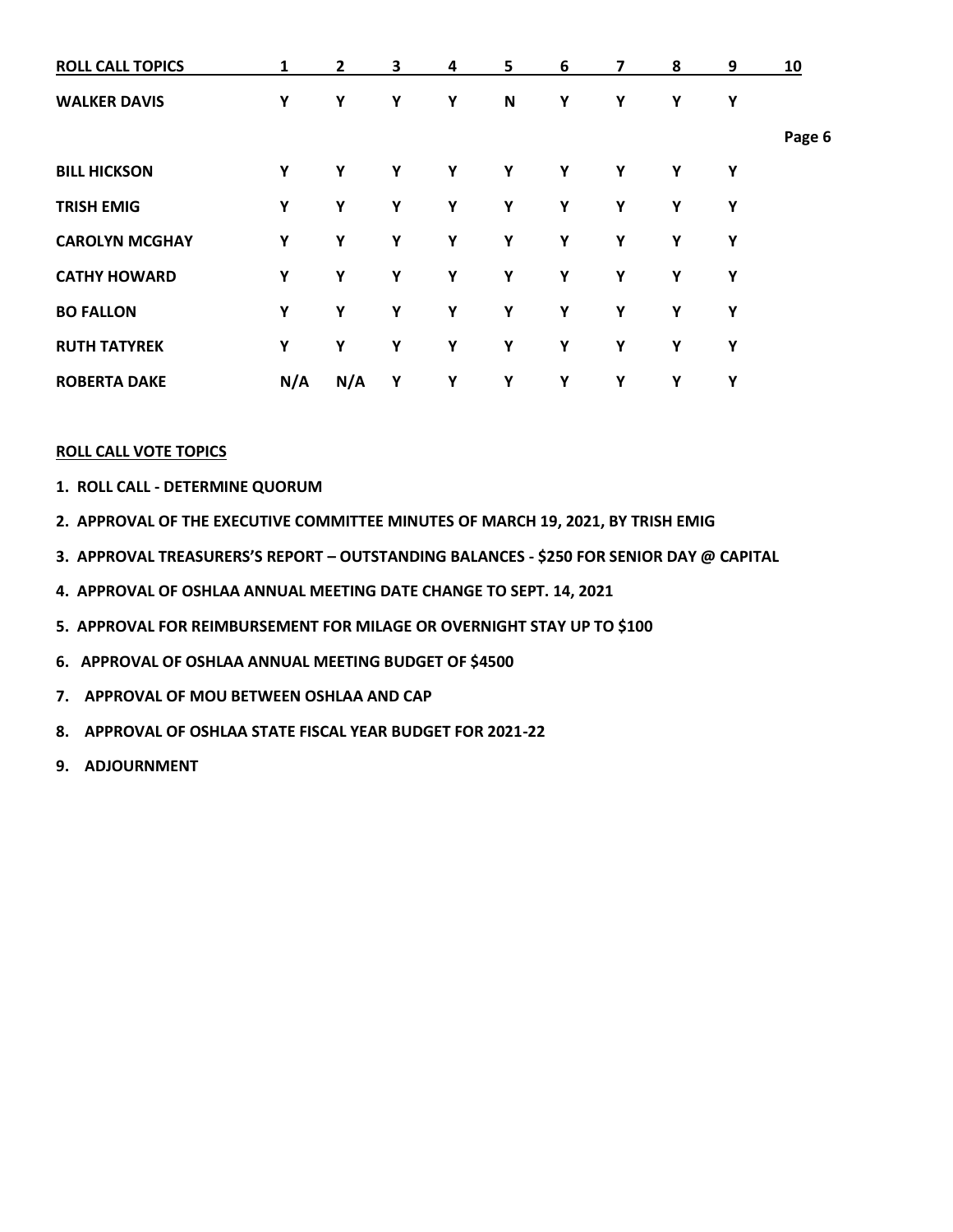# MAJOR CHANGES IN THE OSHLAA POLICY MANUAL PROPOSED TO OSHLAA EC COMMITTEE AUGUST, 2021

^ Changed all references to "Aging Services" to "Community Living – Aging and Protective Services," and referenced Aging Services in parenthesis.

^ Under Membership Eligibility – Added persons under the age of 60 who are interested in learning about the State Legislative Process (how law is made) and advocating for Older Oklahomans at the State Capitol, are eligible to be an OSHL Associate Member. Added the application process (same as normal process). Also, explained OSHL Associate Members must pay an annual \$15 membership fee, and cannot vote on OSHL bills during the biennial OSHL Legislative Session. Provided no limitation on the number of OSHL Associate Members. Provided for OSHL Associate Members to be eligible to join the OSHLAA after they have met the 6 month OSHL membership requirement, or attended an OSHL Legislative Session, whichever comes first. The OSHLAA membership fee remains the same - \$15 annually, or \$60 for a lifetime membership.

^ Provided for all OSHL appointed Legislators and Alternates to be required to pay the biennial \$15 filing fee. And stated, both OSHL Legislators and Alternates are eligible to vote on OSHL bills during the biennial OSHL Legislative Session.

^ Provided a new section on the OSHLA's use of Social Media to help promote and broadcast their legislative work to current and future OSHL Legislators, Alternates and Associate Members.

^ Added to the Finance Section regarding a \$25 petty cash fund for the Treasurer and 2nd V. President and stipulated the fund would not be reimbursed through the OSHLAA Revolving Fund unless receipts were submitted and approved by the OSHLAA Executive Committee at the subsequent, scheduled meeting. The expenditures must meet the criteria of the revolving fund to be reimbursed.

^ Added to the Finance Section regarding the \$25 per diem for Executive Committee members traveling, one-way, 100 miles or over, to attend a meeting. Stated that Mileage Reimbursement was available for Executive Committee Members if the members met the one-way, 100 miles or over, criteria for up to no more than \$100.

^ Included various OSHLAA and OSHL meeting sign-in sheet forms, the proposed OSHL Bill and Resolution forms, as well as job descriptions for the four, OSHLAA elected officers. Also included, is a revised OSHL Application with the "must be 60 years of age or older" deleted from the application.